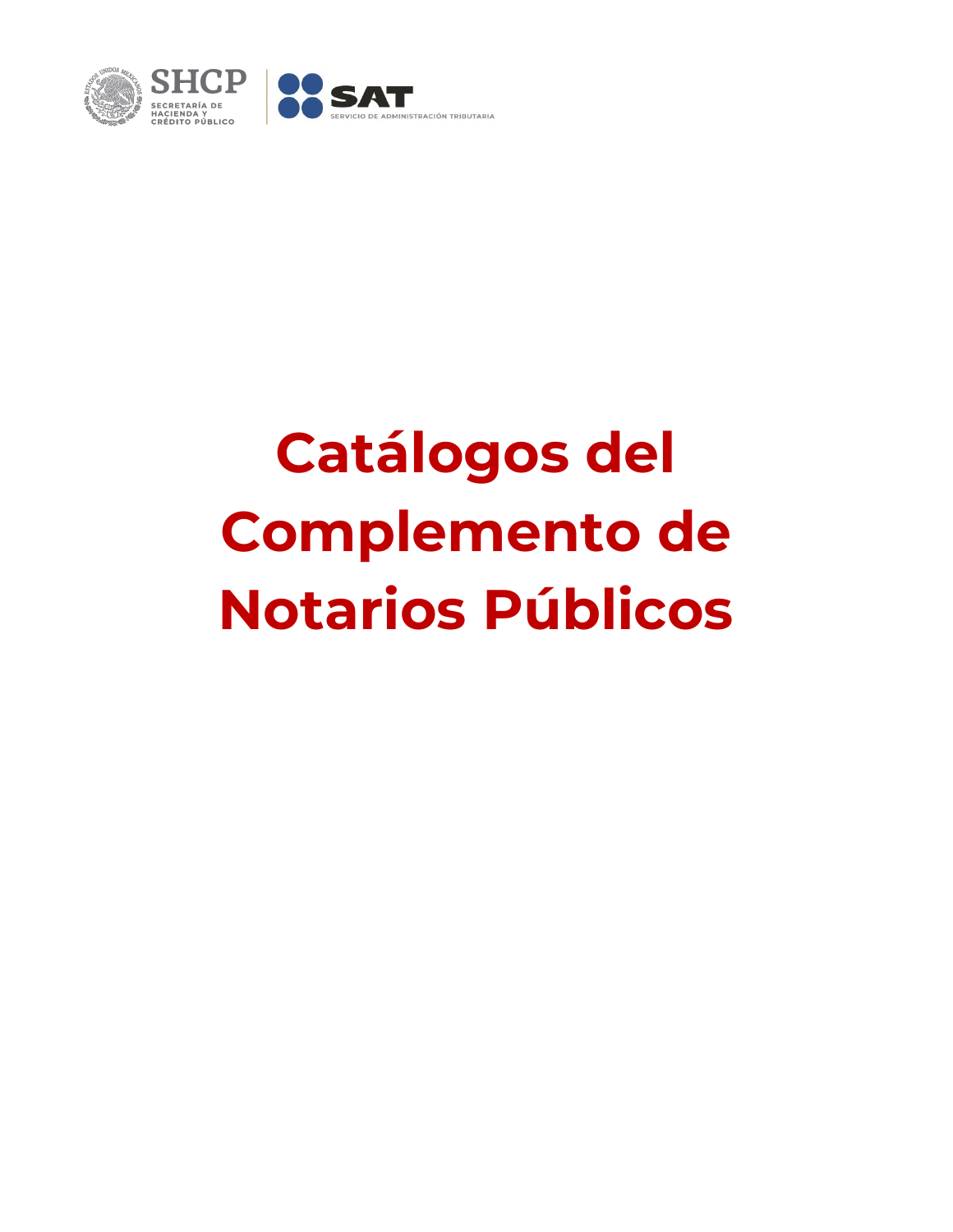

## **1.Tipo de inmueble que enajena**

| Clave          | <b>Descripción</b>         |
|----------------|----------------------------|
| റി             | Terreno                    |
| O <sub>2</sub> | Terreno uso comercial      |
| 03             | Construcción habitacional  |
| 04             | Construcción uso comercial |
| 05             | Uso mixto                  |

## **2. Entidades Federativas**

| <b>Clave</b>   | Descripción                  |
|----------------|------------------------------|
| 01             | <b>AGUASCALIENTES</b>        |
| 02             | <b>BAJA CALIFORNIA NORTE</b> |
| O <sub>3</sub> | <b>BAJA CALIFORNIA SUR</b>   |
| 04             | <b>CAMPFCHF</b>              |
| 05             | <b>COAHUILA</b>              |
| 06             | <b>COLIMA</b>                |
| 07             | <b>CHIAPAS</b>               |
| 08             | <b>CHIHUAHUA</b>             |
| 09             | <b>DISTRITO FEDERAL</b>      |
| 10             | <b>DURANGO</b>               |
| 11             | <b>GUANAJUATO</b>            |
| 12             | <b>GUERRERO</b>              |
| 13             | <b>HIDALGO</b>               |
| 14             | <b>JALISCO</b>               |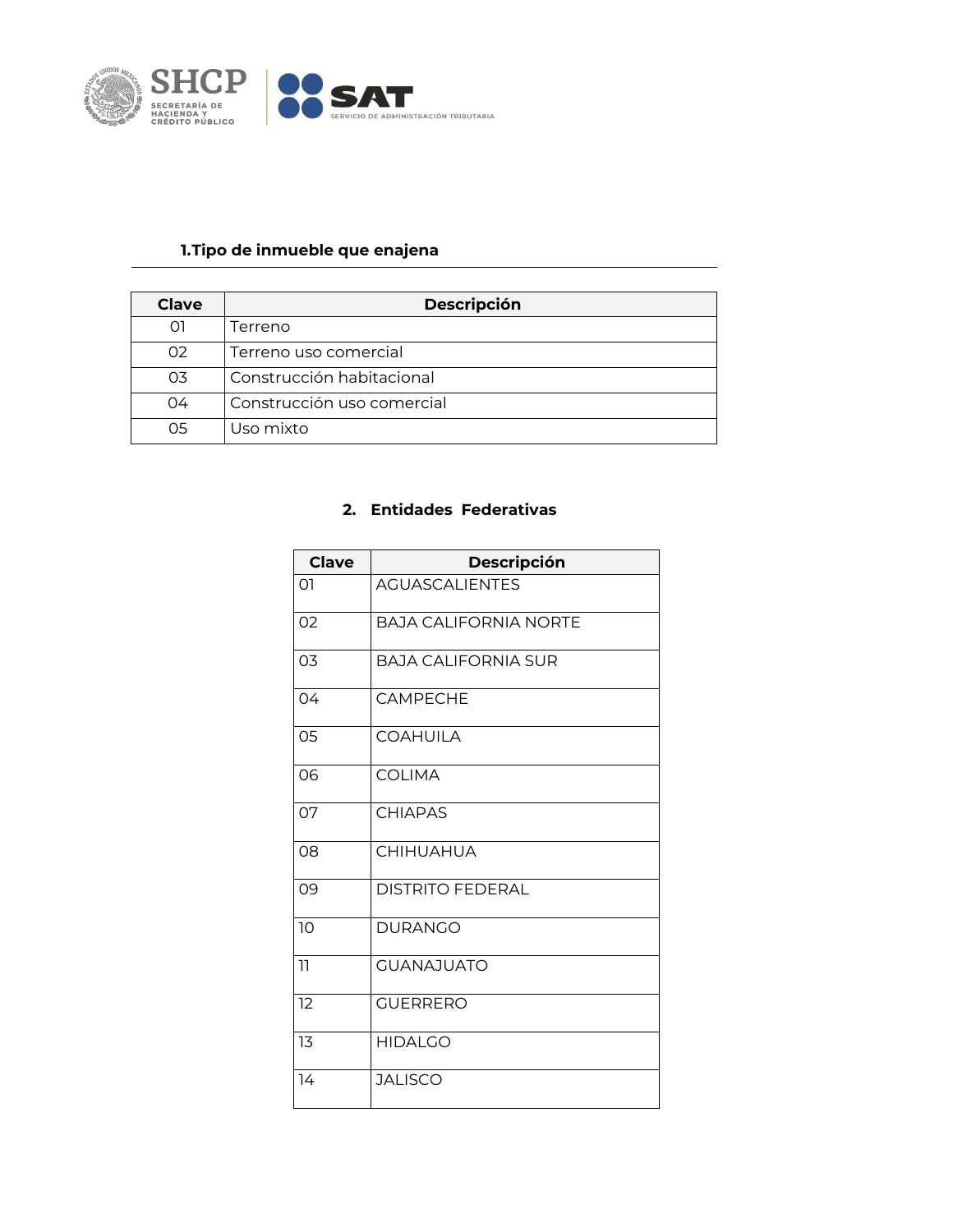

| 15 | <b>MEXICO</b>          |
|----|------------------------|
| 16 | <b>MICHOACAN</b>       |
| 17 | <b>MORELOS</b>         |
| 18 | <b>NAYARIT</b>         |
| 19 | <b>NUEVO LEON</b>      |
| 20 | <b>OAXACA</b>          |
| 21 | <b>PUEBLA</b>          |
| 22 | QUERETARO              |
| 23 | <b>QUINTANA ROO</b>    |
| 24 | <b>SAN LUIS POTOSI</b> |
| 25 | <b>SINALOA</b>         |
| 26 | <b>SONORA</b>          |
| 27 | <b>TABASCO</b>         |
| 28 | <b>TAMAULIPAS</b>      |
| 29 | <b>TLAXCALA</b>        |
| 30 | VERACRUZ               |
| 31 | YUCATAN                |
| 32 | <b>ZACATECAS</b>       |

**3. Catálogo de Países**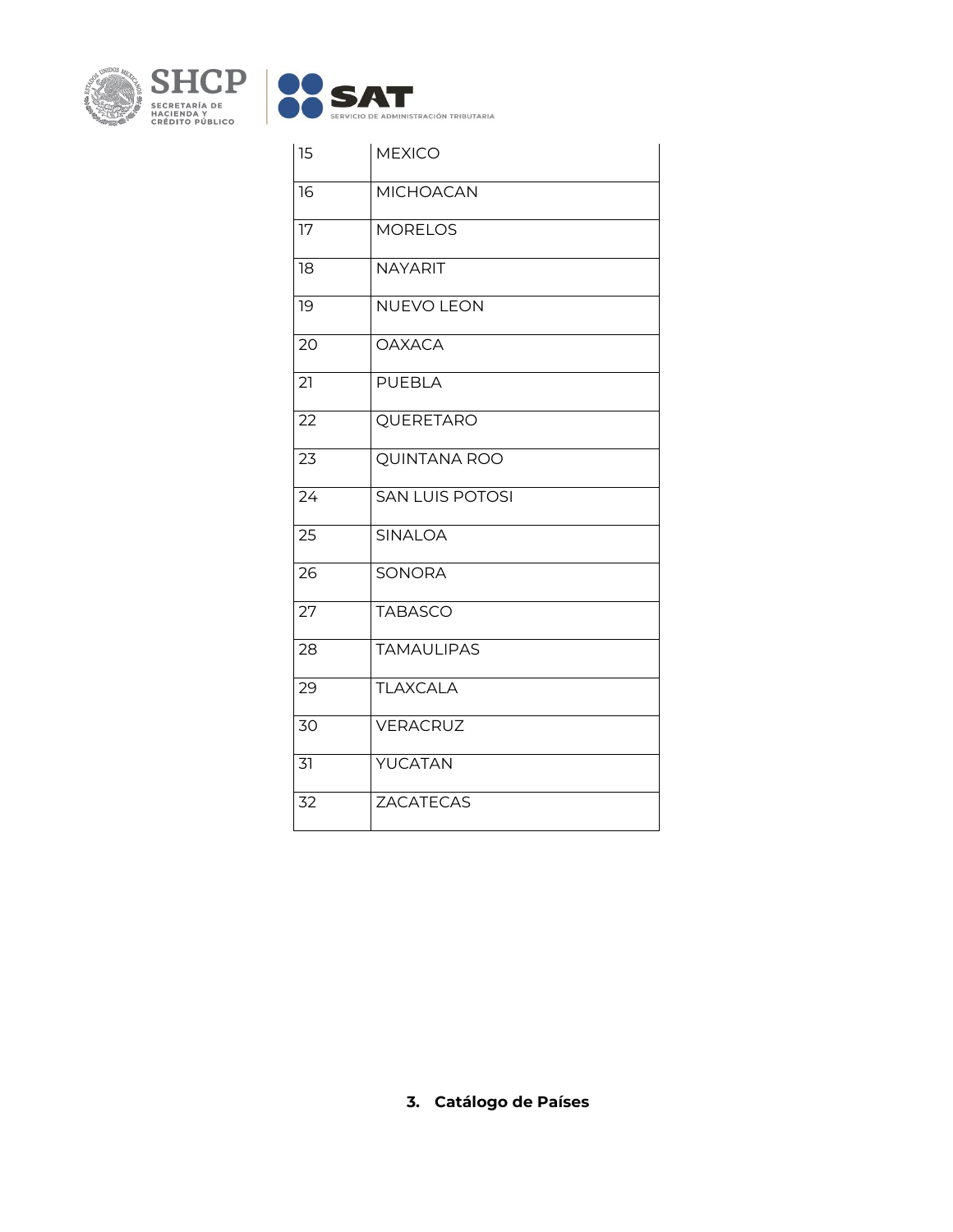

| <b>CLAVE</b> | <b>PAIS</b>                                             |
|--------------|---------------------------------------------------------|
| <b>AFG</b>   | AFGANISTAN (EMIRATO ISLAMICO DE)                        |
| <b>ALB</b>   | ALBANIA (REPUBLICA DE)                                  |
| DEU          | ALEMANIA (REPUBLICA FEDERAL DE)                         |
| <b>AND</b>   | ANDORRA (PRINCIPADO DE)                                 |
| <b>AGO</b>   | ANGOLA (REPUBLICA DE)                                   |
| AIA          | <b>ANGUILA</b>                                          |
| <b>ATA</b>   | <b>ANTARTIDA</b>                                        |
| <b>ATG</b>   | ANTIGUA Y BARBUDA (COMUNIDAD BRITANICA DE NACIONES)     |
| <b>ANT</b>   | ANTILLAS NEERLANDESAS (TERRITORIO HOLANDES DE ULTRAMAR) |
| <b>SAL</b>   | ARABIA SAUDITA (REINO DE)                               |
| <b>DZA</b>   | ARGELIA (REPUBLICA DEMOCRATICA Y POPULAR DE)            |
| <b>ARG</b>   | ARGENTINA (REPUBLICA)                                   |
| <b>ARM</b>   | ARMENIA (REPUBLICA DE)                                  |
| <b>ABW</b>   | ARUBA (TERRITORIO HOLANDES DE ULTRAMAR)                 |
| <b>AUS</b>   | AUSTRALIA (COMUNIDAD DE)                                |
| AUT          | AUSTRIA (REPUBLICA DE)                                  |
| <b>AZE</b>   | AZERBAIJAN (REPUBLICA AZERBAIJANI)                      |
| <b>BHS</b>   | BAHAMAS (COMUNIDAD DE LAS)                              |
| <b>BHR</b>   | <b>BAHREIN (ESTADO DE)</b>                              |
| <b>BGD</b>   | BANGLADESH (REPUBLICA POPULAR DE)                       |
| <b>BRB</b>   | BARBADOS (COMUNIDAD BRITANICA DE NACIONES)              |
| <b>BLR</b>   | <b>BELARUS</b>                                          |
| <b>BEL</b>   | BELGICA (REINO DE)                                      |
| <b>BLZ</b>   | <b>BELICE</b>                                           |
| <b>BEM</b>   | BENIN (REPUBLICA DE)                                    |
| <b>BMU</b>   | <b>BERMUDAS</b>                                         |
| <b>BOL</b>   | <b>BOLIVIA (REPUBLICA DE)</b>                           |
| <b>BES</b>   | BONAIRE, SAN EUSTAQUIO Y SABA                           |
| BIH          | <b>BOSNIA Y HERZEGOVINA</b>                             |
| <b>BWA</b>   | BOTSWANA (REPUBLICA DE)                                 |
| <b>BRA</b>   | BRASIL (REPUBLICA FEDERATIVA DE)                        |
| <b>BRN</b>   | BRUNEI (ESTADO DE) (RESIDENCIA DE PAZ)                  |
| <b>BGR</b>   | <b>BULGARIA (REPUBLICA DE)</b>                          |
| <b>BFA</b>   | <b>BURKINA FASO</b>                                     |
| <b>BDI</b>   | <b>BURUNDI (REPUBLICA DE)</b>                           |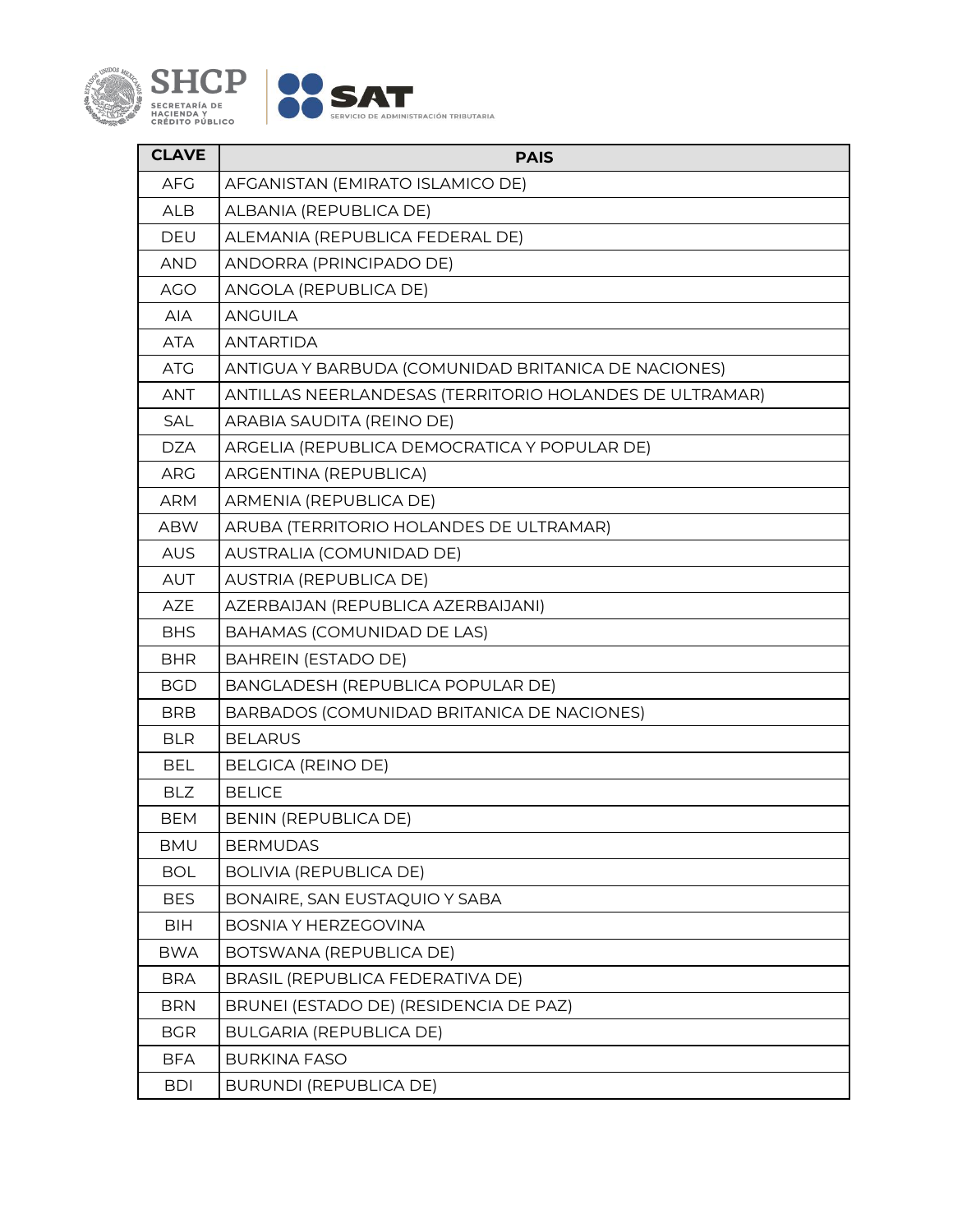

| <b>BTN</b> | <b>BUTAN (REINO DE)</b>                                    |
|------------|------------------------------------------------------------|
| CPV        | CABO VERDE (REPUBLICA DE)                                  |
| <b>TCD</b> | CHAD (REPUBLICA DEL)                                       |
| <b>KHM</b> | CAMBOYA (REINO DE)                                         |
| <b>CMR</b> | CAMERUN (REPUBLICA DEL)                                    |
| CAN        | <b>CANADA</b>                                              |
| <b>CHL</b> | CHILE (REPUBLICA DE)                                       |
| <b>CHN</b> | CHINA (REPUBLICA POPULAR)                                  |
| <b>CYP</b> | CHIPRE (REPUBLICA DE)                                      |
| <b>VAT</b> | CIUDAD DEL VATICANO (ESTADO DE LA)                         |
| COL        | COLOMBIA (REPUBLICA DE)                                    |
| COG        | CONGO (BRAZZAVILLE)                                        |
| <b>COD</b> | CONGO RD                                                   |
| <b>PRK</b> | COREA (REPUBLICA POPULAR DEMOCRATICA DE) (COREA DEL NORTE) |
| <b>KOR</b> | COREA (REPUBLICA DE) (COREA DEL SUR)                       |
| CIV        | COSTA DE MARFIL (REPUBLICA DE LA)                          |
| CRI        | COSTA RICA (REPUBLICA DE)                                  |
| <b>HRV</b> | CROACIA (REPUBLICA DE)                                     |
| <b>CUB</b> | <b>CUBA (REPUBLICA DE)</b>                                 |
| <b>CUW</b> | <b>CURACAO</b>                                             |
| <b>DNK</b> | DINAMARCA (REINO DE)                                       |
| <b>DMA</b> | DOMINICA (COMUNIDAD DE)                                    |
| ECU        | ECUADOR (REPUBLICA DEL)                                    |
| <b>EGY</b> | EGIPTO (REPUBLICA ARABE DE)                                |
| <b>SLV</b> | EL SALVADOR (REPUBLICA DE)                                 |
| <b>ARE</b> | <b>EMIRATOS ARABES UNIDOS</b>                              |
| <b>ERI</b> | ERITREA (ESTADO DE)                                        |
| <b>SVK</b> | <b>ESLOVAQUIA</b>                                          |
| <b>SVN</b> | ESLOVENIA (REPUBLICA DE)                                   |
| <b>ESP</b> | ESPAÑA (REINO DE)                                          |
| <b>USA</b> |                                                            |
|            | ESTADOS UNIDOS DE AMERICA                                  |
| UMI        | ESTADOS UNIDOS (ISLAS MENORES ALEJADAS)                    |
| <b>EST</b> | ESTONIA (REPUBLICA DE)                                     |
| <b>ETH</b> | ETIOPIA (REPUBLICA DEMOCRATICA FEDERAL)                    |
| PHL        | FILIPINAS (REPUBLICA DE LAS)                               |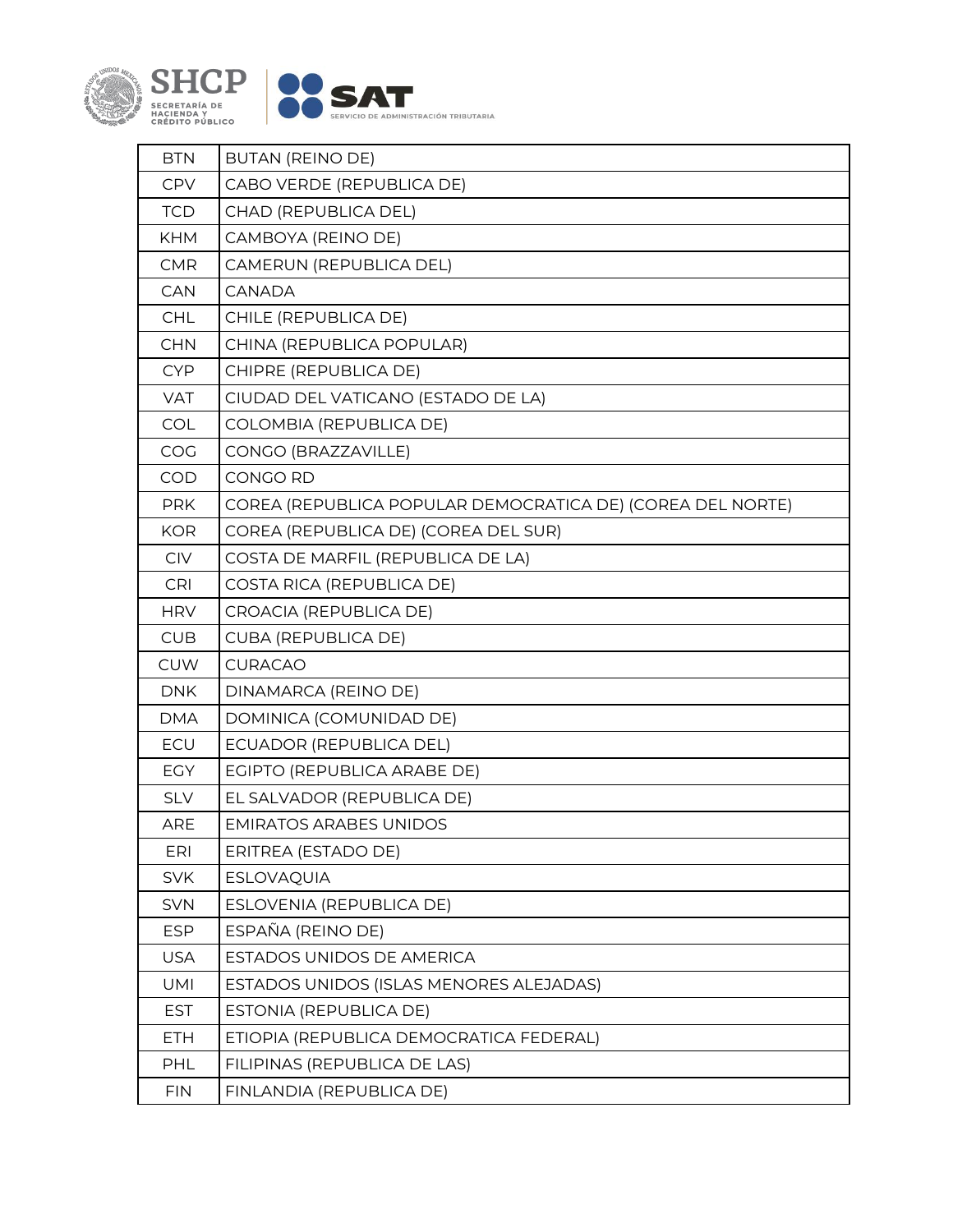

| <b>FJI</b> | <b>FIYI</b>                                                |
|------------|------------------------------------------------------------|
| <b>FRA</b> | FRANCIA (REPUBLICA FRANCESA)                               |
| <b>GAB</b> | <b>GABONESA (REPUBLICA)</b>                                |
| <b>GMB</b> | <b>GAMBIA (REPUBLICA DE LA)</b>                            |
| <b>GEO</b> | <b>GEORGIA (REPUBLICA DE)</b>                              |
| SGS        | <b>GEORGIA DEL SUR E ISLAS SANDWICH</b>                    |
| <b>GHA</b> | <b>GHANA (REPUBLICA DE)</b>                                |
| <b>GIB</b> | <b>GIBRALTAR (R.U.)</b>                                    |
| GRD        | <b>GRANADA</b>                                             |
| <b>GRC</b> | <b>GRECIA (REPUBLICA HELENICA)</b>                         |
| <b>GRL</b> | <b>GROENLANDIA (DINAMARCA)</b>                             |
| <b>GLP</b> | <b>GUADALUPE (DEPARTAMENTO DE)</b>                         |
| <b>GUM</b> | GUAM (E.U.A.)                                              |
| <b>GTM</b> | <b>GUATEMALA (REPUBLICA DE)</b>                            |
| <b>GUY</b> | <b>GUAYANA</b>                                             |
| <b>GUF</b> | <b>GUAYANA FRANCESA</b>                                    |
| <b>GGY</b> | <b>GUERNESEY</b>                                           |
| <b>GNB</b> | <b>GUINEA-BISSAU (REPUBLICA DE)</b>                        |
| <b>GNQ</b> | <b>GUINEA ECUATORIAL (REPUBLICA DE)</b>                    |
| <b>GIN</b> | <b>GUINEA (REPUBLICA DE)</b>                               |
| HTI        | HAITI (REPUBLICA DE)                                       |
| <b>HND</b> | HONDURAS (REPUBLICA DE)                                    |
| <b>HKG</b> | HONG KONG (REGION ADMINISTRATIVA ESPECIAL DE LA REPUBLICA) |
| <b>HUN</b> | HUNGRIA (REPUBLICA DE)                                     |
| <b>IND</b> | <b>INDIA (REPUBLICA DE)</b>                                |
| <b>IDN</b> | INDONESIA (REPUBLICA DE)                                   |
| <b>IRQ</b> | IRAK (REPUBLICA DE)                                        |
| <b>IRN</b> | IRAN (REPUBLICA ISLAMICA DEL)                              |
| <b>IRL</b> | IRLANDA (REPUBLICA DE)                                     |
| <b>BVT</b> | <b>ISLA BOUVET</b>                                         |
| <b>IMN</b> | <b>ISLA DE MAN</b>                                         |
| <b>CXR</b> | <b>ISLA DE NAVIDAD</b>                                     |
| <b>NFK</b> | <b>ISLA NORFOLK</b>                                        |
| <b>ISL</b> | <b>ISLANDIA (REPUBLICA DE)</b>                             |
| <b>ALA</b> | <b>ISLAS ALAND</b>                                         |
| <b>CYM</b> | <b>ISLAS CAIMAN</b>                                        |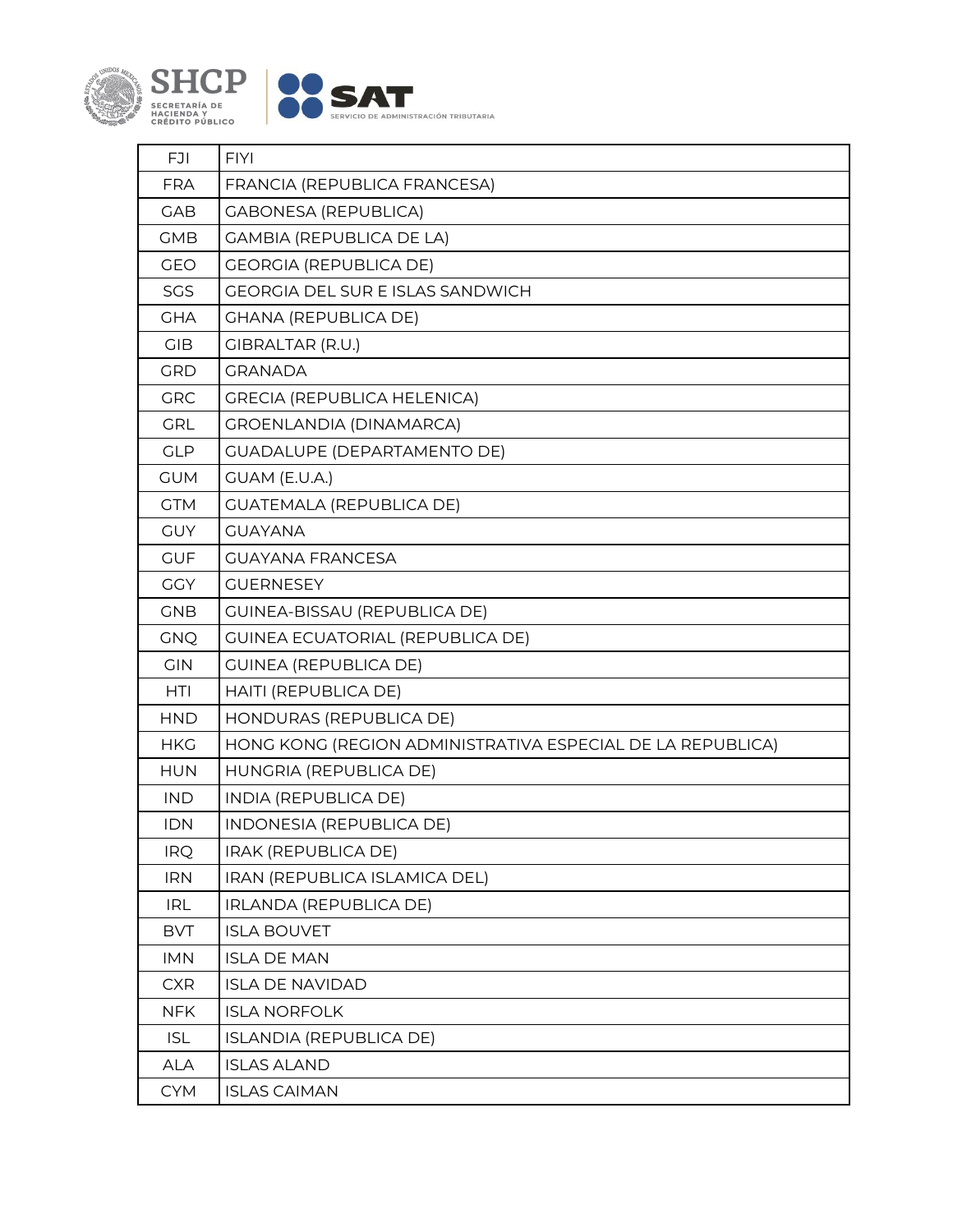

| <b>CCK</b> | <b>ISLAS COCOS (KEELING)</b>                      |
|------------|---------------------------------------------------|
| <b>COM</b> | <b>ISLAS COMOROS</b>                              |
| <b>COK</b> | <b>ISLAS COOK</b>                                 |
| <b>FRO</b> | <b>ISLAS FEROE</b>                                |
| <b>HMD</b> | <b>ISLAS HEARD Y MCDONALD</b>                     |
| <b>FLK</b> | ISLAS MALVINAS (FALKLAND)                         |
| <b>MNP</b> | <b>ISLAS MARIANAS DEL NORTE</b>                   |
| <b>MHL</b> | <b>ISLAS MARSHALL</b>                             |
| <b>PCN</b> | <b>ISLAS PITCAIRN</b>                             |
| <b>SLB</b> | ISLAS SALOMON (COMUNIDAD BRITANICA DE NACIONES)   |
| <b>TCA</b> | <b>ISLAS TURCAS Y CAICOS</b>                      |
| <b>TCA</b> | <b>ISLAS VIRGENES BRITANICAS</b>                  |
| <b>VIR</b> | ISLAS VIRGENES DE EE. UU.                         |
| <b>ISR</b> | <b>ISRAEL (ESTADO DE)</b>                         |
| <b>ITA</b> | ITALIA (REPUBLICA ITALIANA)                       |
| <b>JAM</b> | <b>JAMAICA</b>                                    |
| <b>JPN</b> | <b>JAPON</b>                                      |
| <b>JEY</b> | <b>JERSEY</b>                                     |
| <b>JOR</b> | JORDANIA (REINO HACHEMITA DE)                     |
| KAZ        | KAZAKHSTAN (REPUBLICA DE)                         |
| <b>KEN</b> | KENYA (REPUBLICA DE)                              |
| KGZ        | <b>KIRGUISTAN</b>                                 |
| <b>KIR</b> | KIRIBATI (REPUBLICA DE)                           |
| <b>XKX</b> | <b>KOSOVO</b>                                     |
| <b>KWT</b> | KUWAIT (ESTADO DE)                                |
| <b>LAO</b> | <b>LAOS</b>                                       |
| LSO        | LESOTHO (REINO DE)                                |
| <b>LVA</b> | LETONIA (REPUBLICA DE)                            |
| <b>LBN</b> | LIBANO (REPUBLICA DE)                             |
| <b>LBR</b> | LIBERIA (REPUBLICA DE)                            |
| LBY        | LIBIA (JAMAHIRIYA LIBIA ARABE POPULAR SOCIALISTA) |
| LIE        | LIECHTENSTEIN (PRINCIPADO DE)                     |
| LTU        | LITUANIA (REPUBLICA DE)                           |
| <b>LUX</b> | LUXEMBURGO (GRAN DUCADO DE)                       |
| MAC        | <b>MACAO</b>                                      |
| <b>MKD</b> | MACEDONIA (ANTIGUA REPUBLICA YUGOSLAVA DE)        |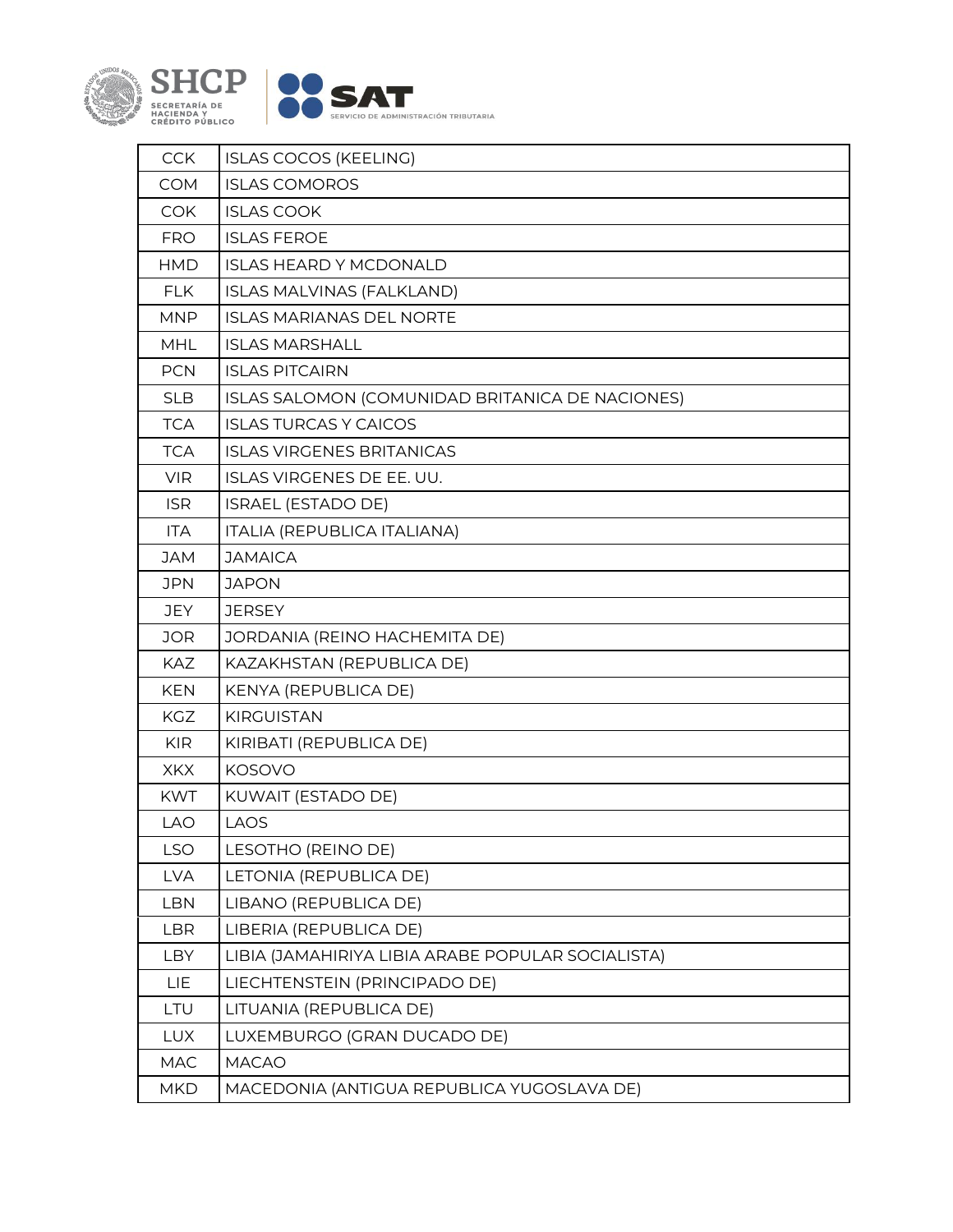

| <b>MDG</b> | MADAGASCAR (REPUBLICA DE)                        |
|------------|--------------------------------------------------|
| <b>MYS</b> | <b>MALASIA</b>                                   |
| <b>MWI</b> | MALAWI (REPUBLICA DE)                            |
| <b>MDV</b> | MALDIVAS (REPUBLICA DE)                          |
| MLI        | MALI (REPUBLICA DE)                              |
| <b>MLT</b> | MALTA (REPUBLICA DE)                             |
| <b>MAR</b> | MARRUECOS (REINO DE)                             |
| <b>MTQ</b> | MARTINICA (DEPARTAMENTO DE) (FRANCIA)            |
| <b>MUS</b> | MAURICIO (REPUBLICA DE)                          |
| <b>MRT</b> | MAURITANIA (REPUBLICA ISLAMICA DE)               |
| <b>MYT</b> | <b>MAYOTTE</b>                                   |
| <b>MEX</b> | MEXICO (ESTADOS UNIDOS MEXICANOS)                |
| <b>FSM</b> | <b>MICRONESIA</b>                                |
| <b>MDA</b> | MOLDAVIA (REPUBLICA DE)                          |
| <b>MCO</b> | MONACO (PRINCIPADO DE)                           |
| <b>MNG</b> | <b>MONGOLIA</b>                                  |
| <b>MSR</b> | MONSERRAT (ISLA)                                 |
| <b>MNE</b> | MONTENEGRO                                       |
| <b>MOZ</b> | MOZAMBIQUE (REPUBLICA DE)                        |
| <b>MMR</b> | MYANMAR (UNION DE)                               |
| <b>NAM</b> | NAMIBIA (REPUBLICA DE)                           |
| <b>NRU</b> | <b>NAURU</b>                                     |
| <b>NPL</b> | NEPAL (REINO DE)                                 |
| <b>NIC</b> | NICARAGUA (REPUBLICA DE)                         |
| <b>NER</b> | NIGER (REPUBLICA DE)                             |
| <b>NGA</b> | NIGERIA (REPUBLICA FEDERAL DE)                   |
| NIU        | NIVE (ISLA)                                      |
| <b>NOR</b> | NORUEGA (REINO DE)                               |
| <b>NCL</b> | NUEVA CALEDONIA (TERRITORIO FRANCES DE ULTRAMAR) |
| <b>NZL</b> | NUEVA ZELANDIA                                   |
| OMN        | OMAN (SULTANATO DE)                              |
| <b>NLD</b> | PAISES BAJOS (REINO DE LOS) (HOLANDA)            |
| <b>PAK</b> | PAKISTAN (REPUBLICA ISLAMICA DE)                 |
| PLW        | PALAU (REPUBLICA DE)                             |
| <b>PSE</b> | PALESTINA                                        |
| <b>PAN</b> | PANAMA (REPUBLICA DE)                            |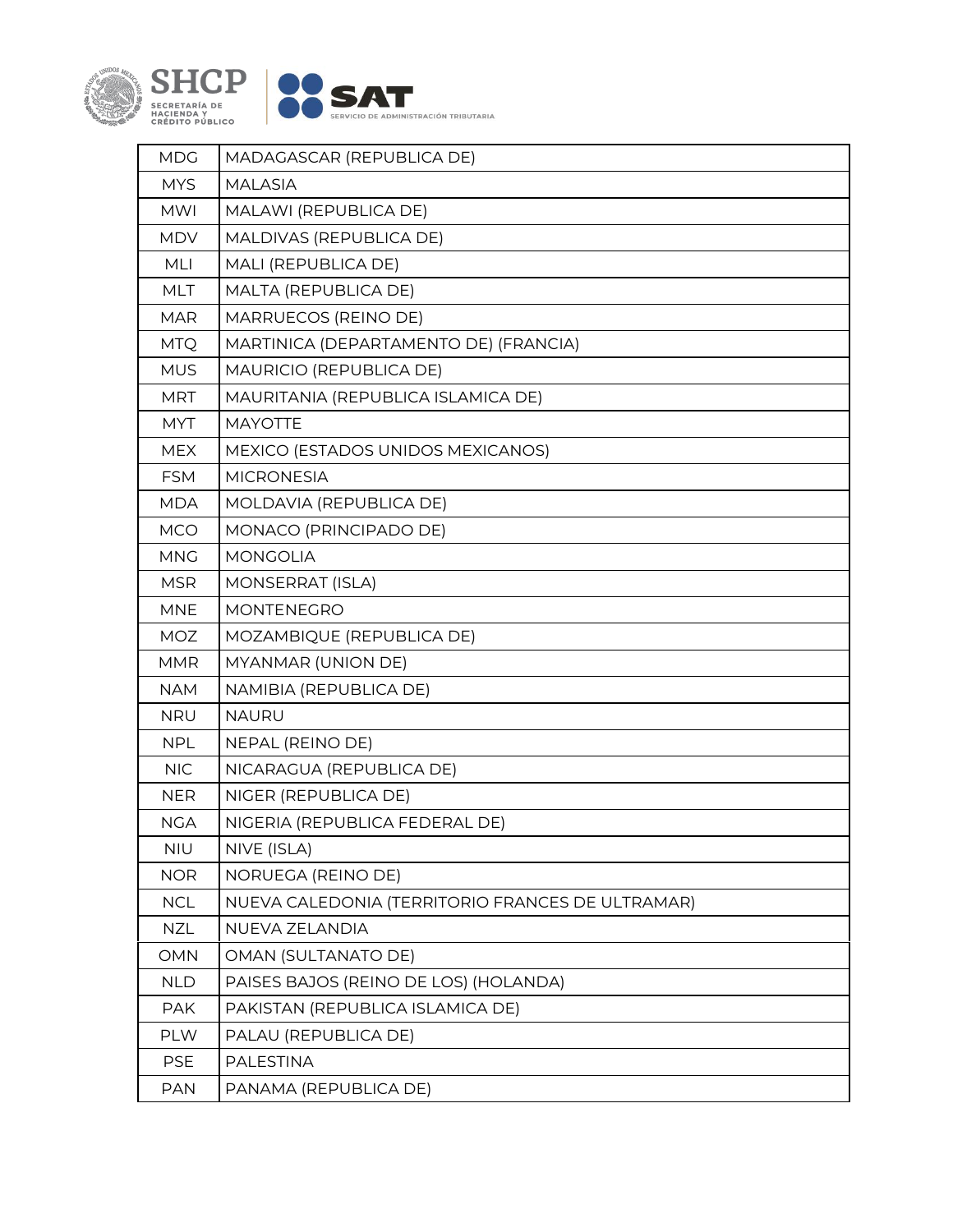

| <b>PNG</b> | PAPUA NUEVA GUINEA (ESTADO INDEPENDIENTE DE)             |
|------------|----------------------------------------------------------|
| <b>PRY</b> | PARAGUAY (REPUBLICA DEL)                                 |
| PER        | PERU (REPUBLICA DEL)                                     |
| <b>PYF</b> | POLINESIA FRANCESA                                       |
| POL        | POLONIA (REPUBLICA DE)                                   |
| <b>PRT</b> | PORTUGAL (REPUBLICA PORTUGUESA)                          |
| PRI        | PUERTO RICO (ESTADO LIBRE ASOCIADO DE LA COMUNIDAD DE)   |
| QAT        | <b>QATAR (ESTADO DE)</b>                                 |
| <b>GBR</b> | REINO UNIDO DE LA GRAN BRETAÑA E IRLANDA DEL NORTE       |
| CAF        | REPUBLICA CENTROAFRICANA                                 |
| <b>CZE</b> | REPUBLICA CHECA                                          |
| <b>DOM</b> | REPUBLICA DOMINICANA                                     |
| REU        | REUNION (DEPARTAMENTO DE LA) (FRANCIA)                   |
| <b>RWA</b> | <b>RUANDA</b>                                            |
| ROU        | <b>RUMANIA</b>                                           |
| <b>RUS</b> | RUSIA (FEDERACION RUSA)                                  |
| <b>ESH</b> | SAHARA OCCIDENTAL (REPUBLICA ARABE SAHARAVI DEMOCRATICA) |
| <b>MAF</b> | <b>SAINT MARTIN</b>                                      |
| <b>BLM</b> | SAINT BARTHELEMY                                         |
| <b>WSM</b> | SAMOA (ESTADO INDEPENDIENTE DE)                          |
| <b>KNA</b> | SAN CRISTOBAL Y NIEVES (FEDERACION DE) (SAN KITTS-NEVIS) |
| <b>SMR</b> | SAN MARINO (SERENISIMA REPUBLICA DE)                     |
| <b>SPM</b> | SAN PEDRO Y MIQUELON                                     |
| <b>VCT</b> | SAN VICENTE Y LAS GRANADINAS                             |
| <b>SHN</b> | <b>SANTA ELENA</b>                                       |
| <b>LCA</b> | <b>SANTA LUCIA</b>                                       |
| <b>STP</b> | SANTO TOME Y PRINCIPE (REPUBLICA DEMOCRATICA DE)         |
| <b>SEN</b> | SENEGAL (REPUBLICA DEL)                                  |
| <b>SRB</b> | <b>SERBIA</b>                                            |
| <b>SYC</b> | SEYCHELLES (REPUBLICA DE LAS)                            |
| <b>SLE</b> | SIERRA LEONA (REPUBLICA DE)                              |
| <b>SGP</b> | SINGAPUR (REPUBLICA DE)                                  |
| <b>MAF</b> | <b>SINT MAARTEN</b>                                      |
| <b>SYR</b> | SIRIA (REPUBLICA ARABE)                                  |
| SOM        | <b>SOMALIA</b>                                           |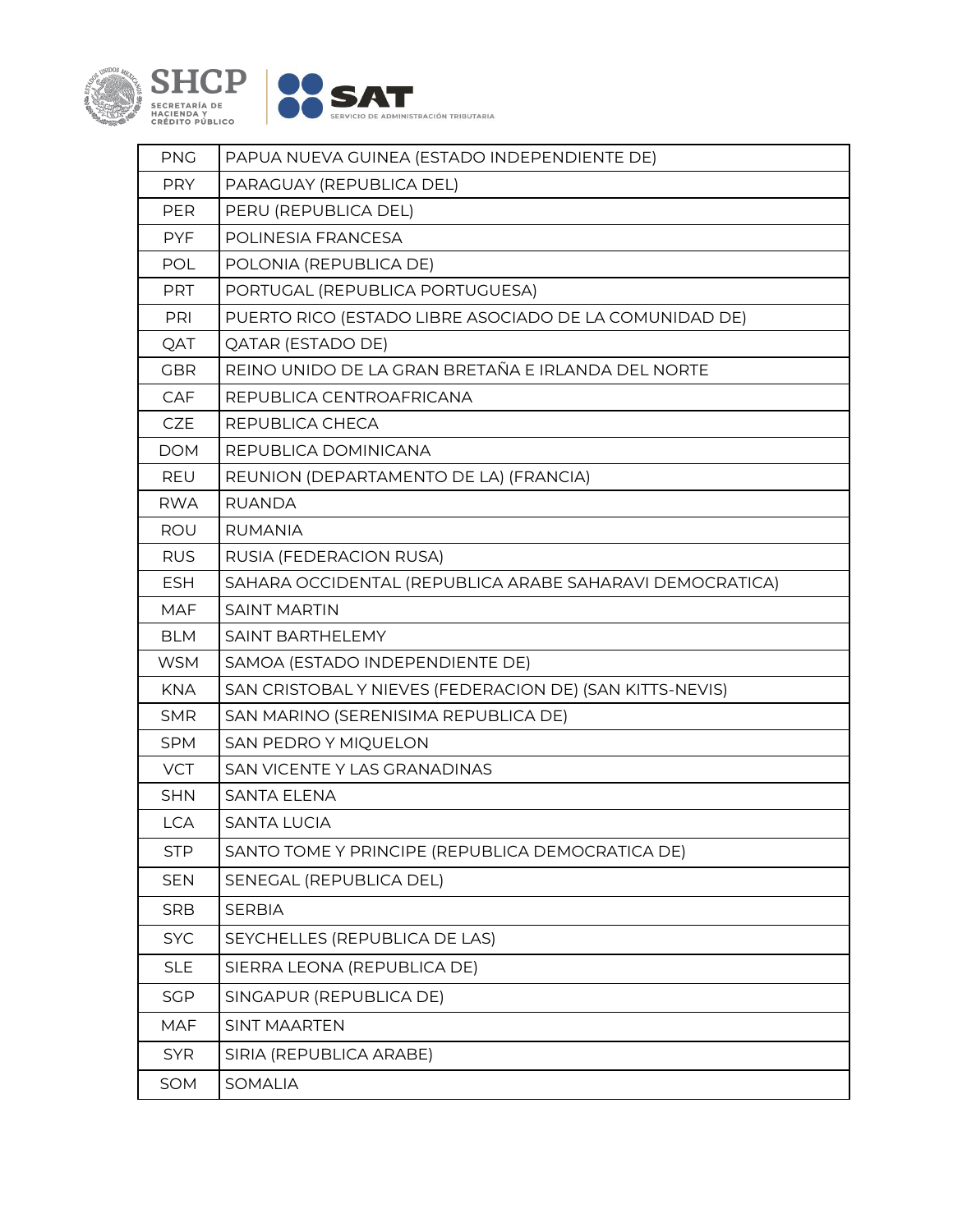

| <b>LKA</b> | SRI LANKA (REPUBLICA DEMOCRATICA SOCIALISTA DE) |
|------------|-------------------------------------------------|
| ZAF        | SUDAFRICA (REPUBLICA DE)                        |
| <b>SDN</b> | SUDAN (REPUBLICA DEL)                           |
| <b>SSD</b> | <b>SUDAN SUR</b>                                |
| <b>SWE</b> | SUECIA (REINO DE)                               |
| CHE        | SUIZA (CONFEDERACION)                           |
| <b>SUR</b> | SURINAME (REPUBLICA DE)                         |
| <b>SJM</b> | SVALBARD Y JAN MAYEN                            |
| <b>THA</b> | TAILANDIA (REINO DE)                            |
| <b>TWN</b> | TAIWAN (REPUBLICA DE CHINA)                     |
| <b>TZA</b> | TANZANIA (REPUBLICA UNIDA DE)                   |
| <b>TJK</b> | <b>TAYIKISTAN</b>                               |
| IOT        | <b>TERRITORIOS BRITANICOS DEL OCEANO INDICO</b> |
| <b>ATF</b> | <b>TERRITORIOS FRANCESES DEL SUR</b>            |
| <b>TLS</b> | <b>TIMOR ORIENTAL</b>                           |
| <b>TGO</b> | <b>TOGO (REPUBLICA TOGOLESA)</b>                |
| <b>TKL</b> | <b>TOKELAU</b>                                  |
| <b>TON</b> | TONGA (REINO DE)                                |
| <b>TTO</b> | TRINIDAD Y TOBAGO (REPUBLICA DE)                |
| <b>TUN</b> | TUNEZ (REPUBLICA DE)                            |
| <b>TKM</b> | TURKMENISTAN (REPUBLICA DE)                     |
| <b>TUR</b> | <b>TURQUIA (REPUBLICA DE)</b>                   |
| TUV        | TUVALU (COMUNIDAD BRITANICA DE NACIONES)        |
| <b>UKR</b> | <b>UCRANIA</b>                                  |
| <b>UGA</b> | <b>UGANDA (REPUBLICA DE)</b>                    |
| <b>URY</b> | URUGUAY (REPUBLICA ORIENTAL DEL)                |
| <b>UZB</b> | UZBEJISTAN (REPUBLICA DE)                       |
| <b>VUT</b> | VANUATU                                         |
| <b>VEN</b> | VENEZUELA (REPUBLICA DE)                        |
| <b>VNM</b> | VIETNAM (REPUBLICA SOCIALISTA DE)               |
| WLF        | <b>WALLIS Y FUTUNA</b>                          |
| <b>YEM</b> | YEMEN (REPUBLICA DE)                            |
| <b>DJI</b> | <b>YIBUTI</b>                                   |